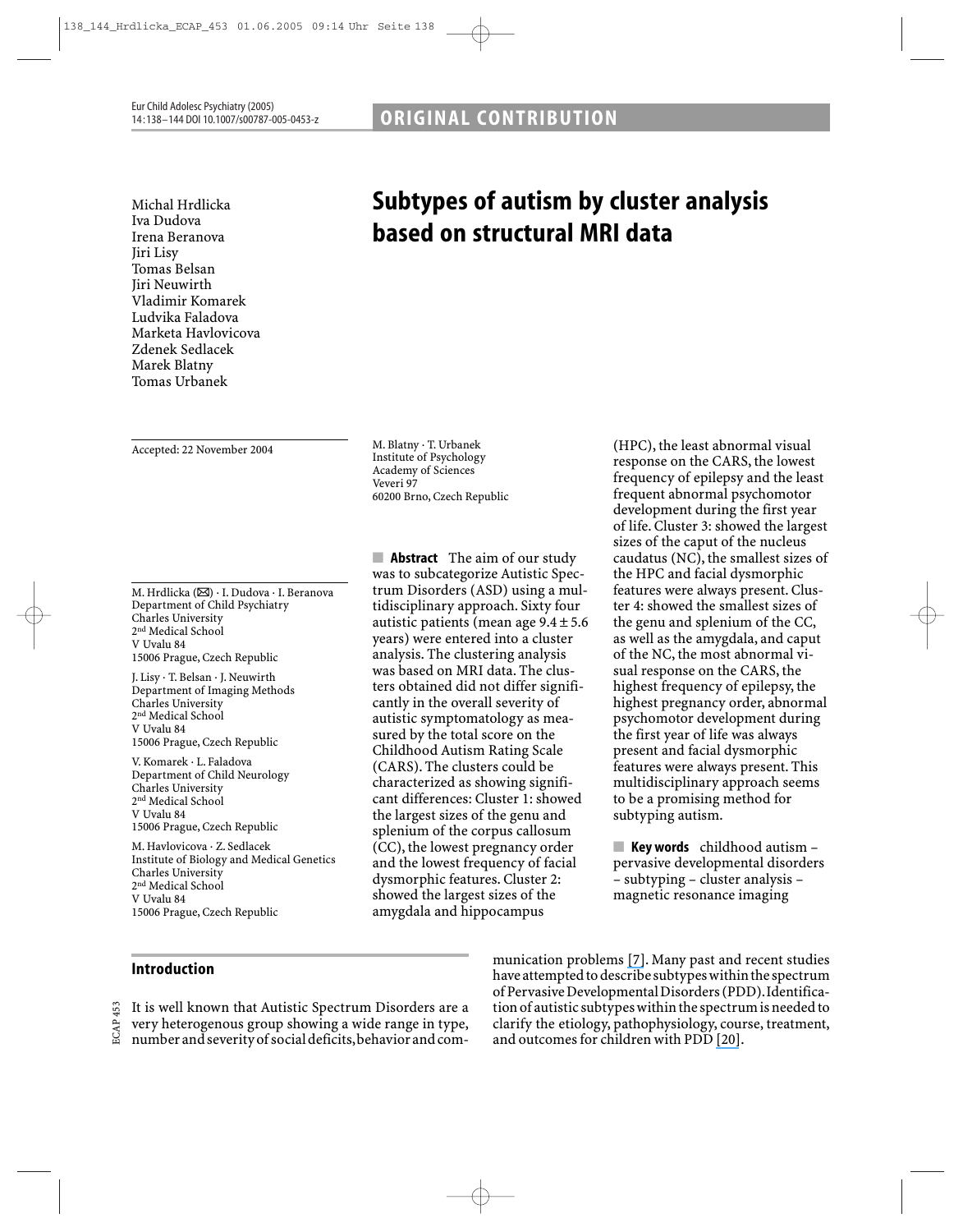The majority of published reports have attempted to subcategorize children based on the presence of specific psychopathological symptom clusters.The most famous attempt was by Wing and Gould [\[31\]](https://www.researchgate.net/publication/22979316_Severe_Impairments_of_Social-Interaction_and_Associated_Abnormalities_in_Children-Epidemiology_and_Classification?el=1_x_8&enrichId=rgreq-302ab7671805f9d4384f4473ffe0dbbd-XXX&enrichSource=Y292ZXJQYWdlOzI0MDE3MTgxNjtBUzoxODI2NDA1MTQ3MDc0NTZAMTQyMDU1NjMwMTAxOA==). They identified three subtypes of autism characterized by particular patterns of social behavior: (1) aloof, (2) passive, or (3) active-but-odd. These subtypes have received extensive research [\[5,](https://www.researchgate.net/publication/15009836_An_examination_of_the_validity_of_social_subtypes_in_Autism?el=1_x_8&enrichId=rgreq-302ab7671805f9d4384f4473ffe0dbbd-XXX&enrichSource=Y292ZXJQYWdlOzI0MDE3MTgxNjtBUzoxODI2NDA1MTQ3MDc0NTZAMTQyMDU1NjMwMTAxOA==) [6,](https://www.researchgate.net/publication/14868345_Subclassification_of_children_with_autism_and_pervasive_developmental_disorder_A_questionnaire_based_on_Wing) [7,](https://www.researchgate.net/publication/15009837_Subtypes_of_autism_by_cluster_analysis?el=1_x_8&enrichId=rgreq-302ab7671805f9d4384f4473ffe0dbbd-XXX&enrichSource=Y292ZXJQYWdlOzI0MDE3MTgxNjtBUzoxODI2NDA1MTQ3MDc0NTZAMTQyMDU1NjMwMTAxOA==) 16, [29\]](https://www.researchgate.net/publication/20241099_An_Examination_of_Social_Typologies_in_Autism?el=1_x_8&enrichId=rgreq-302ab7671805f9d4384f4473ffe0dbbd-XXX&enrichSource=Y292ZXJQYWdlOzI0MDE3MTgxNjtBUzoxODI2NDA1MTQ3MDc0NTZAMTQyMDU1NjMwMTAxOA==). Generally, the data support the existence of the three Wing social subtypes: along with the characteristic features they proposed [\[4\]](https://www.researchgate.net/publication/11777829_A_Review_of_Subtyping_in_Autism_and_Proposed_Dimensional_Classification_Model?el=1_x_8&enrichId=rgreq-302ab7671805f9d4384f4473ffe0dbbd-XXX&enrichSource=Y292ZXJQYWdlOzI0MDE3MTgxNjtBUzoxODI2NDA1MTQ3MDc0NTZAMTQyMDU1NjMwMTAxOA==). With one exception [16], these investigators have replicated the original findings – that the "most autistic" children were found in the aloof group and the least autistic were found in the active-but-odd group.

Other studies seeking to categorize the psychopathological symptoms did not find such a simple and comprehensible solution as did Wing and Gould. Cluster analytic studies based on two cluster solutions [\[18,](https://www.researchgate.net/publication/21949707_The_classification_of_childhood_psychoses_by_numerical_taxonomy?el=1_x_8&enrichId=rgreq-302ab7671805f9d4384f4473ffe0dbbd-XXX&enrichSource=Y292ZXJQYWdlOzI0MDE3MTgxNjtBUzoxODI2NDA1MTQ3MDc0NTZAMTQyMDU1NjMwMTAxOA==) [28\]](https://www.researchgate.net/publication/12601853_Subgroups_of_Children_With_Autism_by_Cluster_Analysis_A_Longitudinal_Examination?el=1_x_8&enrichId=rgreq-302ab7671805f9d4384f4473ffe0dbbd-XXX&enrichSource=Y292ZXJQYWdlOzI0MDE3MTgxNjtBUzoxODI2NDA1MTQ3MDc0NTZAMTQyMDU1NjMwMTAxOA==), three cluster solutions [\[21\]](https://www.researchgate.net/publication/14592944_Identification_of_behaviour_profiles_with_a_population_of_autistic_children_using_multivariate_statistical_methods?el=1_x_8&enrichId=rgreq-302ab7671805f9d4384f4473ffe0dbbd-XXX&enrichSource=Y292ZXJQYWdlOzI0MDE3MTgxNjtBUzoxODI2NDA1MTQ3MDc0NTZAMTQyMDU1NjMwMTAxOA==), four cluster solutions [\[7,](https://www.researchgate.net/publication/15009837_Subtypes_of_autism_by_cluster_analysis?el=1_x_8&enrichId=rgreq-302ab7671805f9d4384f4473ffe0dbbd-XXX&enrichSource=Y292ZXJQYWdlOzI0MDE3MTgxNjtBUzoxODI2NDA1MTQ3MDc0NTZAMTQyMDU1NjMwMTAxOA==) [14,](https://www.researchgate.net/publication/8600444_Behaviour_profiles_in_a_population_of_infants_later_diagnosed_as_having_autistic_disorder?el=1_x_8&enrichId=rgreq-302ab7671805f9d4384f4473ffe0dbbd-XXX&enrichSource=Y292ZXJQYWdlOzI0MDE3MTgxNjtBUzoxODI2NDA1MTQ3MDc0NTZAMTQyMDU1NjMwMTAxOA==) [26,](https://www.researchgate.net/publication/14482437_Empirically_derived_subtypes_of_pervasive_developmental_disorders_A_cluster_analytic_study_Journal_of_Autism_Developmental_Disorders_25_561-578?el=1_x_8&enrichId=rgreq-302ab7671805f9d4384f4473ffe0dbbd-XXX&enrichSource=Y292ZXJQYWdlOzI0MDE3MTgxNjtBUzoxODI2NDA1MTQ3MDc0NTZAMTQyMDU1NjMwMTAxOA==) [27\]](https://www.researchgate.net/publication/19604213_Empirically_derived_subclassification_of_the_autistic_syndrome?el=1_x_8&enrichId=rgreq-302ab7671805f9d4384f4473ffe0dbbd-XXX&enrichSource=Y292ZXJQYWdlOzI0MDE3MTgxNjtBUzoxODI2NDA1MTQ3MDc0NTZAMTQyMDU1NjMwMTAxOA==), or on multiple solutions [\[19\]](https://www.researchgate.net/publication/19940176_Cluster_analytic_identification_of_autistic_preschoolers?el=1_x_8&enrichId=rgreq-302ab7671805f9d4384f4473ffe0dbbd-XXX&enrichSource=Y292ZXJQYWdlOzI0MDE3MTgxNjtBUzoxODI2NDA1MTQ3MDc0NTZAMTQyMDU1NjMwMTAxOA==) were performed. The majority of these attempts sorted cases either with respect to the severity of autistic symptoms [\[18,](https://www.researchgate.net/publication/21949707_The_classification_of_childhood_psychoses_by_numerical_taxonomy?el=1_x_8&enrichId=rgreq-302ab7671805f9d4384f4473ffe0dbbd-XXX&enrichSource=Y292ZXJQYWdlOzI0MDE3MTgxNjtBUzoxODI2NDA1MTQ3MDc0NTZAMTQyMDU1NjMwMTAxOA==) [19,](https://www.researchgate.net/publication/19940176_Cluster_analytic_identification_of_autistic_preschoolers?el=1_x_8&enrichId=rgreq-302ab7671805f9d4384f4473ffe0dbbd-XXX&enrichSource=Y292ZXJQYWdlOzI0MDE3MTgxNjtBUzoxODI2NDA1MTQ3MDc0NTZAMTQyMDU1NjMwMTAxOA==) [26\]](https://www.researchgate.net/publication/14482437_Empirically_derived_subtypes_of_pervasive_developmental_disorders_A_cluster_analytic_study_Journal_of_Autism_Developmental_Disorders_25_561-578?el=1_x_8&enrichId=rgreq-302ab7671805f9d4384f4473ffe0dbbd-XXX&enrichSource=Y292ZXJQYWdlOzI0MDE3MTgxNjtBUzoxODI2NDA1MTQ3MDc0NTZAMTQyMDU1NjMwMTAxOA==), or with respect to the severity of co-morbid mental retardation [\[7,](https://www.researchgate.net/publication/15009837_Subtypes_of_autism_by_cluster_analysis?el=1_x_8&enrichId=rgreq-302ab7671805f9d4384f4473ffe0dbbd-XXX&enrichSource=Y292ZXJQYWdlOzI0MDE3MTgxNjtBUzoxODI2NDA1MTQ3MDc0NTZAMTQyMDU1NjMwMTAxOA==) [27,](https://www.researchgate.net/publication/19604213_Empirically_derived_subclassification_of_the_autistic_syndrome?el=1_x_8&enrichId=rgreq-302ab7671805f9d4384f4473ffe0dbbd-XXX&enrichSource=Y292ZXJQYWdlOzI0MDE3MTgxNjtBUzoxODI2NDA1MTQ3MDc0NTZAMTQyMDU1NjMwMTAxOA==) [28\]](https://www.researchgate.net/publication/12601853_Subgroups_of_Children_With_Autism_by_Cluster_Analysis_A_Longitudinal_Examination?el=1_x_8&enrichId=rgreq-302ab7671805f9d4384f4473ffe0dbbd-XXX&enrichSource=Y292ZXJQYWdlOzI0MDE3MTgxNjtBUzoxODI2NDA1MTQ3MDc0NTZAMTQyMDU1NjMwMTAxOA==). A detailed overview of the studies was presented by Beglinger and Smith [\[4\]](https://www.researchgate.net/publication/11777829_A_Review_of_Subtyping_in_Autism_and_Proposed_Dimensional_Classification_Model?el=1_x_8&enrichId=rgreq-302ab7671805f9d4384f4473ffe0dbbd-XXX&enrichSource=Y292ZXJQYWdlOzI0MDE3MTgxNjtBUzoxODI2NDA1MTQ3MDc0NTZAMTQyMDU1NjMwMTAxOA==).

Only a few studies have dealt with subtyping autism based on both psychopathological and neurobiological variables. Balottin et al. [\[3\]](https://www.researchgate.net/publication/20448528_Infantile_autism_and_computerized_tomography_brain-scan_findings_Specific_versus_nonspecific_abnormalities?el=1_x_8&enrichId=rgreq-302ab7671805f9d4384f4473ffe0dbbd-XXX&enrichSource=Y292ZXJQYWdlOzI0MDE3MTgxNjtBUzoxODI2NDA1MTQ3MDc0NTZAMTQyMDU1NjMwMTAxOA==) studied 45 autistic children who were divided into two groups: one with serious language impairment and the other with less-serious language impairment. The study failed to demonstrate any significant differences between the two groups based on neuroradiological parameters as measured by computerized tomography. Hameury et al. [\[10\]](https://www.researchgate.net/publication/15403457_Quantified_multidimensional_assessment_of_autism_and_other_pervasive_developmental_disorders_Application_for_bioclinical_research?el=1_x_8&enrichId=rgreq-302ab7671805f9d4384f4473ffe0dbbd-XXX&enrichSource=Y292ZXJQYWdlOzI0MDE3MTgxNjtBUzoxODI2NDA1MTQ3MDc0NTZAMTQyMDU1NjMwMTAxOA==) studied 202 subjects with developmental disorders (Autistic Spectrum Disorder, PDD not otherwise specified and mental retardation).For each child,a quantification of autistic behavior, intellectual impairment, neurological signs and language and communication disorders was performed. A cluster analysis of these quantified data generated four subgroups based on the scores obtained in these four areas. Group I was characterized by subjects with severe autistic behavior, profound intellectual impairment, and severe neurological signs. Group II was characterized by autistic behavior and language and communication disorders, with slight or moderate intellectual impairment and mild neurological signs. Group III was characterized by severe intellectual impairment and neurological signs with little or no autistic behavior. Group IV was characterized by multiple, but mild, disorders.

Finally, Roux et al. [\[22\]](https://www.researchgate.net/publication/13803205_Bioclinical_profiles_of_autism_and_other_developmental_disorders_using_a_multivariate_statistical_approach?el=1_x_8&enrichId=rgreq-302ab7671805f9d4384f4473ffe0dbbd-XXX&enrichSource=Y292ZXJQYWdlOzI0MDE3MTgxNjtBUzoxODI2NDA1MTQ3MDc0NTZAMTQyMDU1NjMwMTAxOA==) reported the results of a multivariate statistical approach (correspondence analysis followed by cluster analysis) applied to clinical and electrophysiological data (i. e.,averaged evoked potentials in response to auditory stimulation). The analysis was performed on a group of 145 developmentally disordered children (autistic disorder, PDD not otherwise specified and mental retardation). The authors identified two main bioclinical dimensions. These dimensions reflected the association of intellectual impairment and centroparietal electrophysiological activity on the one hand, with autistic behavior and temporal electrophysiological activity on the other.

The aim of our study was to subcategorize Autistic Spectrum Disorders using a multidisciplinary approach, involving psychopathological, psychological, structural imaging, genetic, neurological as well as electrophysiological data.

### Methods

Patient recruitment was based on consecutive referrals to the Department of Child Psychiatry and to the Department of Child Neurology in the years 1998–2002. Referrals of autistic patients were facilitated by advertisements directed to child psychiatrists, psychologists, neurologists,and pediatricians.Inclusion criteria for the study involved meeting the ICD-10 criteria [32] for Pervasive Developmental Disorders, and the diagnosis had to be confirmed by the Autism Diagnostic Interview – Revised,ADI-R [\[13\].](https://www.researchgate.net/publication/15385521_Autism_Diagnostic_Interview-Revised_-_A_Revised_Version_of_a_Diagnostic_Interview_for_Caregivers_of_Individuals_with_Possible_Pervasive_Developmental_Disorders?el=1_x_8&enrichId=rgreq-302ab7671805f9d4384f4473ffe0dbbd-XXX&enrichSource=Y292ZXJQYWdlOzI0MDE3MTgxNjtBUzoxODI2NDA1MTQ3MDc0NTZAMTQyMDU1NjMwMTAxOA==)We excluded patients with Rett syndrome, children with other diagnosable causes of autism, with structural brain lesions, or with severe sensomotor abnormalities. Sixty four autistic patients (52 boys, mean age  $9.4 \pm 5.6$  years) met the inclusion criteria, completed the entire data collection, and entered the cluster analysis.

A clinical psychiatric and genetic interview, a neurological examination (focused on the evaluation of epilepsy), an assessment using the Childhood Autism Rating Scale (CARS [\[23\]](https://www.researchgate.net/publication/16270715_Toward_Objective_Classification_of_Childhood_Autism_-_Childhood_Autism_Rating-Scale_CARS?el=1_x_8&enrichId=rgreq-302ab7671805f9d4384f4473ffe0dbbd-XXX&enrichSource=Y292ZXJQYWdlOzI0MDE3MTgxNjtBUzoxODI2NDA1MTQ3MDc0NTZAMTQyMDU1NjMwMTAxOA==)) and IQ testing were all performed. The Gesell Developmental Scales were used for the youngest children and the Stanford-Binet Intelligence Scale, 4th Edition, was used for the older children. Based on intelligence testing, the patients were divided into 5 categories: 1) profound mental retardation, 2) severe mental retardation, 3) moderate mental retardation, 4) mild mental retardation and 5) non-retarded individuals.

The patients underwent structural magnetic resonance imaging (MRI) of the brain as part of a complex clinical examination. MRI scans were carried out by using a 1.5 Tesla Philips Gyroscan ACS 15NT Scanner. A four pulse sequence was used in the imaging protocol: T2-weighted/TSE axial plane, FLAIR axial plane, T1 weighted/IR-TSE coronal plane, and T1-weighted/SE sagittal plane. The quantitative planimetric measurements focused on cortex thickness (measured on frontal lobes), size of corpus callosum (genu, corpus and splenium), hippocampus (feet – head size), caput of caudate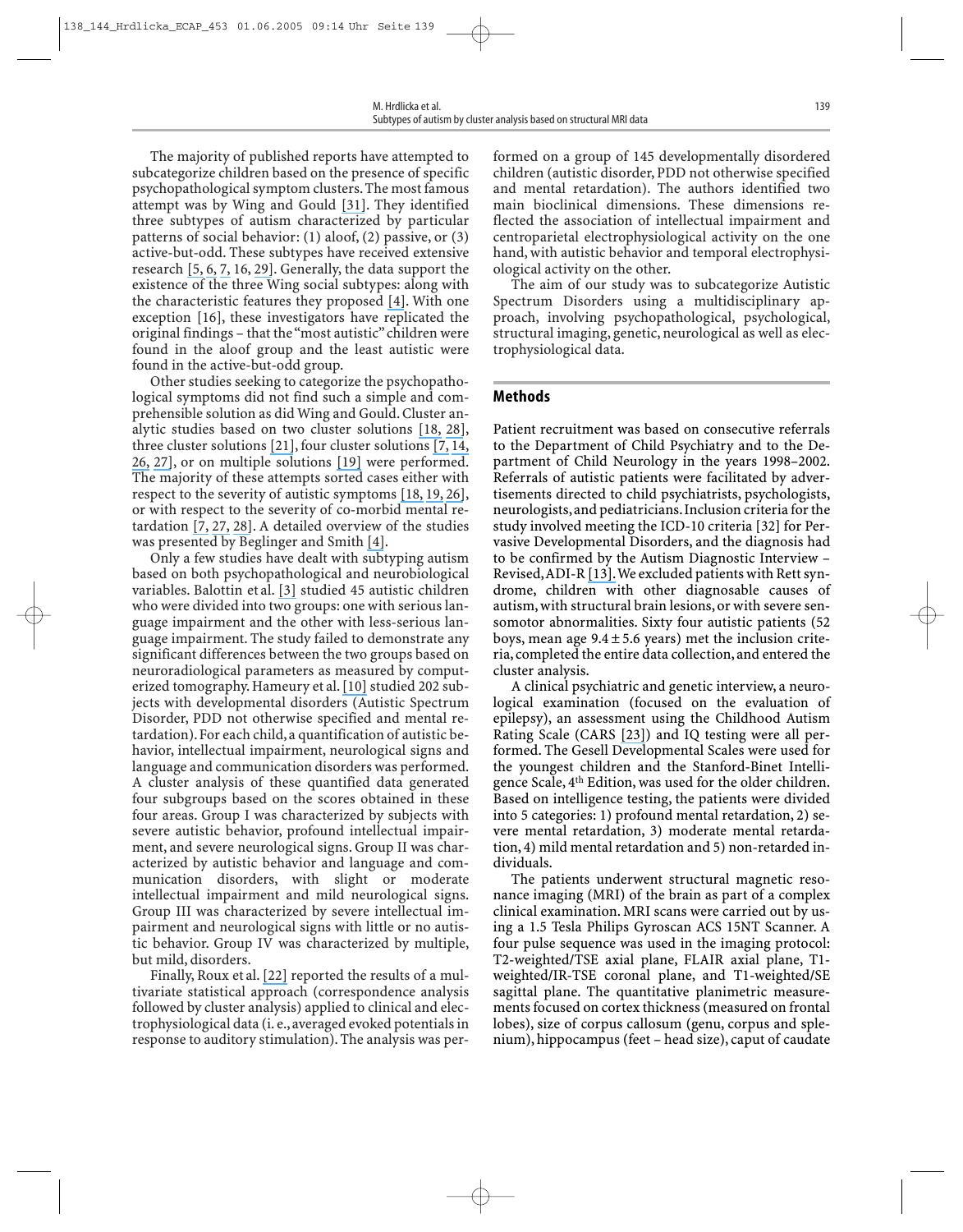nucleus (transversal size), and amygdala (feet – head size). For a more detailed description see Table 1. The measurements were done by an experienced neuroradiologist using calipers, on hard copies of the MRI scans. The examiner was unaware of the psychopathology of the patients.

A twenty-one channel EEG (including night sleep EEG) recording was performed using a Schwarzer EPAS 32 Portable, a Schwarzer EPAS 32 Video/Audio, or a Walther Graphtek EEG. The electrodes were placed in accordance with the 10/20 international system. The EEG assessment was performed by an experienced neurologist, specialized in the field of EEG: as before, the examiner was unaware of the psychopathology of the patients. The EEG records were divided into three groups: 0) normal EEG, 1) EEG with non-epileptiform abnormality of background activity and 2) abnormal EEG with epileptiform discharges.

Statistical analysis was performed using the Statistical Package for the Social Sciences (SPSS, version 10.0). Data analysis consisted of a hierarchical cluster analysis using squared Euclidean distance measures and Ward's [30] minimum variance method to establish homogenous subgroups of PDD. Clustering was based on the MRI data.From the analysis the four cluster solution was selected. Decisions concerning the number of clusters were based on distances between the two clusters joined at each stage of the hierarchical clustering process. The last four distances were considerably higher than the previous ones. Thus the four cluster solution seemed to be optimal from a statistical point of view.It also seemed to be a meaningful solution from a clinical point of view. Descriptive statistics were performed to provide a clearer picture of the clusters. In order to study the differences among the clusters, the following were performed: a one-way ANOVA for continuous data (age, MRI and CARS data), a median test for ordinal data (intellectual functioning) and a chi-square test for categorical data (EEG, frequency of epilepsy and genetic data).

## Results

Table 2 shows descriptive characteristics for the clusters obtained. There were no significant age differences among the clusters (F = 1.197; df = 3; p = 0.319). The

Table 1 Description of brain measurements on MRI scans

| Brain structure/parameter   | Diameter/location                                          | <b>Description</b>        |
|-----------------------------|------------------------------------------------------------|---------------------------|
| Cortex thickness            | frontal lobe/medial frontal gyrus                          | on coronal image          |
| Genu of corpus callosum     | antero-posterior diameter in most rostral part of the genu | on midline sagittal image |
| Corpus of corpus callosum   | craniocaudal diameter in the middle part of the corpus     | on midline sagittal image |
| Splenium of corpus callosum | diameter perpendicular to the long axis of the splenium    | on midline sagittal image |
| <b>Hippocampus</b>          | feet-head diameter of the anterior part of the hippocampus | on coronal image          |
| Caput of caudate nucleus    | transversal diameter of the caput of caudate nucleus       | on axial image            |
| Amygdala                    | feet-head diameter of the amygdala                         | on coronal image          |

#### Table 2 Descriptive characteristics of the clusters

| Variable                          | Cluster 1      | Cluster 2     | Cluster 3     | Cluster 4     |
|-----------------------------------|----------------|---------------|---------------|---------------|
| Number of patients                | 18             | 33            | 9             | 4             |
| Sex (boys/girls)                  | 14/4           | 26/7          | 9/0           | 3/1           |
| Age (years)                       | $10.9 \pm 7.6$ | $9.2 \pm 4.9$ | $6.7 \pm 2.5$ | $9.9 \pm 3.8$ |
| <b>Diagnoses</b>                  |                |               |               |               |
| Childhood autism                  | 13             | 22            | 4             |               |
| Atypical autism                   | 3              | 6             | 4             |               |
| Other ch. disintegrative disorder |                | 2             |               |               |
| Asperger's syndrome               |                |               |               |               |
| Other PDD                         | O              |               |               |               |
| <b>Mental functioning</b>         |                |               |               |               |
| <b>Profound MR</b>                | 0              | $\bf{0}$      |               |               |
| Severe MR                         |                | 6             |               | 4             |
| Moderate MR                       | 5              | 6             |               |               |
| Mild MR                           |                | 9             |               |               |
| Non-retarded individuals          | 4              | 10            |               |               |
| Missing data                      |                | 2             |               |               |

Ch. childhood; PDD pervasive developmental disorder; MR mental retardation

Cluster differences for age:  $F = 1.197$ ; df = 3; p = 0.319

Cluster differences for mental functioning:  $chi^2 = 5.403$ ; df = 3; p = 0.145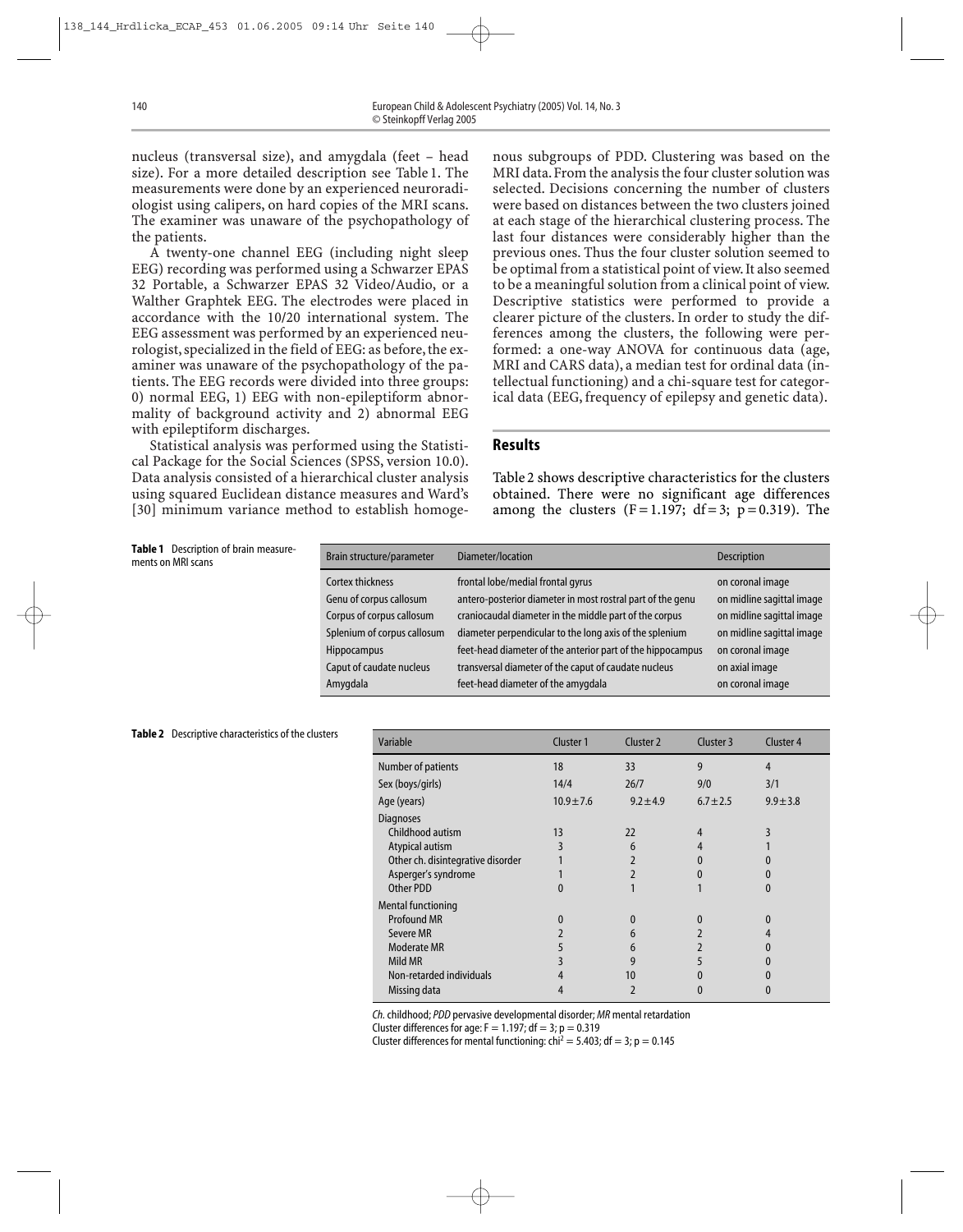groups did not differ significantly in intellectual functioning (chi<sup>2</sup> = 5.403; df = 3; p = 0.145) although there was an obvious observation that the non-retarded individuals were represented only in clusters 1 and 2.

Table 3 demonstrates differences among the groups in selected brain structure sizes as measured by MRI. Table 4 demonstrates the differences among the groups in psychopathology as measured on the CARS total score and the CARS items. The differences in the CARS total score among the clusters were non-significant  $(F = 0.512; df = 3; p = 0.676)$ . In the analysis of individual CARS items, the groups differed significantly only on item 7 ("Visual response"). The most abnormal visual response was found in cluster 4, whereas the least abnormal response was noted in cluster 2 ( $F = 3.161$ ;  $df = 3$ ;  $p = 0.032$ ).

There were no significant differences among the groups relative to the EEG findings (chi<sup>2</sup> = 8.157;  $df = 6$ ;  $p = 0.227$ ). The frequency of epilepsy differed significantly between the clusters with the highest rate in cluster 4 (three from the four patients, 75 %) and the lowest rate in cluster 2 (9% of the patients; chi<sup>2</sup> = 11.076; df = 3;  $p = 0.011$ .

The genetic history revealed three variables that

Table 3 Differences in selected brain structures sizes as measured by magnetic resonance imaging

| <b>Size</b>               | Cluster 1<br>Mean $\pm$ SD | Cluster 2<br>Mean $\pm$ SD | Cluster 3<br>Mean $\pm$ SD | Cluster 4<br>Mean $\pm$ SD | F*     | p       |
|---------------------------|----------------------------|----------------------------|----------------------------|----------------------------|--------|---------|
| Cortex thickness right    | $3.83 \pm 0.86$            | $3.65 \pm 0.64$            | $3.56 \pm 0.73$            | $3.25 \pm 0.50$            | 0.855  | 0.469   |
| Cortex thickness left     | $3.61 \pm 0.65$            | $3.66 \pm 0.59$            | $3.22 \pm 0.67$            | $3.00 \pm 0.00$            | 2.388  | 0.078   |
| Corpus callosum, genu     | $10.17 \pm 1.08$           | $9.03 \pm 1.12$            | $7.22 \pm 1.56$            | $7.00 \pm 1.15$            | 16.403 | < 0.001 |
| Corpus callosum, corpus   | $5.75 \pm 1.74$            | $5.55 \pm 1.14$            | $5.89 \pm 0.60$            | $4.50 \pm 1.29$            | 1.745  | 0.167   |
| Corpus callosum, splenium | $10.36 \pm 1.24$           | $8.55 \pm 1.72$            | $7.33 \pm 1.32$            | $5.75 \pm 2.06$            | 13.808 | < 0.001 |
| Amygdala right            | $13.97 \pm 1.16$           | $16.55 \pm 1.45$           | $15.22 \pm 0.83$           | $13.25 \pm 0.96$           | 19.896 | < 0.001 |
| Amygdala left             | $14.00 \pm 1.57$           | $16.06 \pm 1.17$           | $15.33 \pm 1.50$           | $12.00 \pm 1.41$           | 16.586 | < 0.001 |
| Hippocampus right         | $8.08 \pm 0.88$            | $8.23 \pm 1.17$            | $6.11 \pm 0.78$            | $7.75 \pm 1.50$            | 9.640  | < 0.001 |
| Hippocampus left          | $7.83 \pm 1.00$            | $8.17 \pm 1.06$            | $5.78 \pm 1.09$            | $6.50 \pm 1.29$            | 13.620 | < 0.001 |
| Caudate nucleus right     | $10.81 \pm 0.97$           | $9.65 \pm 0.98$            | $11.00 \pm 1.22$           | $7.75 \pm 0.50$            | 15.042 | < 0.001 |
| Caudate nucleus left      | $10.58 \pm 1.35$           | $9.77 \pm 1.04$            | $11.44 \pm 2.12$           | $8.50 \pm 0.58$            | 6.586  | < 0.001 |

SD standard deviation. All measurements are expressed in mm (millimeters)

 $*$  df = 3

| <b>CARS</b><br>item | <b>Description</b>               | Cluster 1<br>Mean $\pm$ SD | Cluster 2<br>Mean $\pm$ SD | Cluster 3<br>Mean $\pm$ SD | Cluster 4<br>Mean $\pm$ SD | F*    | p     |
|---------------------|----------------------------------|----------------------------|----------------------------|----------------------------|----------------------------|-------|-------|
|                     | Relating to people               | $2.34 \pm 0.75$            | $2.58 \pm 0.90$            | $2.72 \pm 0.67$            | $3.25 \pm 0.87$            | 1.384 | 0.257 |
| $\overline{2}$      | <b>Imitation</b>                 | $2.59 \pm 0.95$            | $2.43 \pm 0.75$            | $2.61 \pm 1.08$            | $3.25 \pm 0.96$            | 1.063 | 0.372 |
| 3                   | <b>Emotional response</b>        | $2.75 \pm 1.08$            | $2.68 \pm 0.58$            | $2.72 \pm 1.09$            | $2.50 \pm 1.00$            | 0.100 | 0.960 |
| 4                   | Body use                         | $2.66 \pm 0.57$            | $2.52 \pm 0.61$            | $2.39 \pm 0.89$            | $3.12 \pm 0.63$            | 1.368 | 0.262 |
| 5                   | Object use                       | $2.69 \pm 0.79$            | $2.45 \pm 0.54$            | $2.61 \pm 0.92$            | $2.88 \pm 0.25$            | 0.772 | 0.514 |
| 6                   | Adaptation to change             | $2.25 \pm 0.97$            | $2.19 \pm 0.74$            | $2.11 \pm 0.89$            | $1.62 \pm 0.75$            | 0.647 | 0.588 |
|                     | Visual response                  | $2.28 \pm 0.84$            | $2.00 \pm 0.50$            | $2.33 \pm 0.83$            | $3.00 \pm 0.40$            | 3.161 | 0.032 |
| 8                   | Listening response               | $2.25 \pm 0.58$            | $2.23 \pm 0.63$            | $2.44 \pm 0.85$            | $2.12 \pm 0.85$            | 0.313 | 0.816 |
| 9                   | Taste, smell, and touch response | $2.31 \pm 0.96$            | $2.10 \pm 0.71$            | $2.28 \pm 0.71$            | $2.25 \pm 0.5$             | 0.326 | 0.806 |
| 10                  | Fear or nervousness              | $2.31 \pm 0.57$            | $2.61 \pm 0.90$            | $2.44 \pm 1.01$            | $2.25 \pm 0.96$            | 0.565 | 0.640 |
| 11                  | <b>Verbal communication</b>      | $3.06 \pm 0.81$            | $2.95 \pm 0.80$            | $3.11 \pm 1.02$            | $3.88 \pm 0.25$            | 1.507 | 0.223 |
| 12                  | Nonverbal communication          | $2.44 \pm 0.54$            | $2.36 \pm 0.64$            | $2.44 \pm 0.98$            | $3.00 \pm 0.41$            | 1.114 | 0.351 |
| 13                  | <b>Activity level</b>            | $2.78 \pm 0.95$            | $2.53 \pm 0.68$            | $2.78 \pm 0.83$            | $2.75 \pm 0.96$            | 0.466 | 0.707 |
| 14                  | Intellectual response            | $2.59 \pm 0.80$            | $2.44 \pm 0.66$            | $2.56 \pm 0.73$            | $2.25 \pm 0.50$            | 0.361 | 0.781 |
| 15                  | General impressions              | $2.88 \pm 0.62$            | $2.55 \pm 0.52$            | $2.67 \pm 0.75$            | $3.00 \pm 0.82$            | 1.422 | 0.246 |
| Σ                   | <b>Total score</b>               | $37.66 \pm 7.47$           | $36.83 \pm 5.27$           | 38.17±9.39                 | $41.00 \pm 6.18$           | 0.512 | 0.676 |

CARS Childhood Autism Rating Scale; SD standard deviation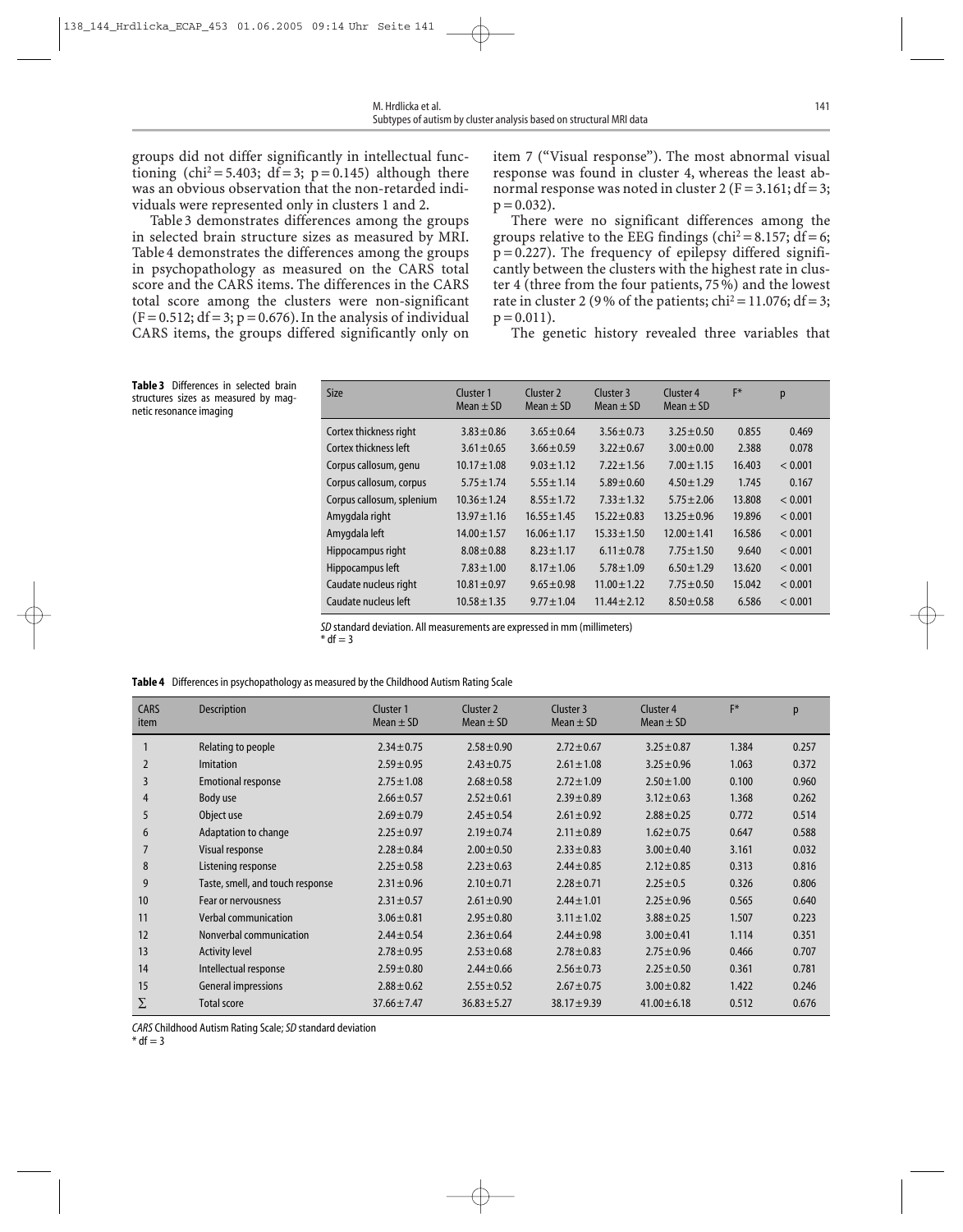turned out to be significant. Pregnancy order increased with the number of the cluster: the average values were  $1.67 \pm 0.90$  for cluster 1,  $2.00 \pm 1.05$  for cluster 2,  $2.83 \pm 1.47$  for cluster 3, and  $3.50 \pm 1.73$  for cluster 4  $(F = 3.780; df = 3; p = 0.016)$ . Abnormal psychomotor development during the first year of life was most frequent in cluster 4 (100 % of the cases) and least frequent in cluster 2 (37.9% of the cases;  $\chi$ chi<sup>2</sup>=9.068; df=3;  $p = 0.028$ ). Facial dysmorphic features were always present in clusters 3 and 4 and were least frequent (53 %) in cluster 1 (chi<sup>2</sup>=13.992; df = 6; p = 0.030). In the values/frequencies of the other variables, the clusters did not differ significantly from each other. These other variables included: the age of the mother at conception, the age of the father at conception, medication taken during pregnancy,infections during pregnancy,gynecological complications during pregnancy, abnormal delivery, speech retardation as the first autistic symptom, psychomotor delay as the first autistic symptom, behavioral abnormality as the first autistic symptom, autistic regression,abnormally shaped ears and dermatoglyphic patterns.

In summary the clusters obtained could be characterized by significant differences:

*Cluster 1* Largest size of the genu of the corpus callosum  $(p < 0.001)$  and splenium of the corpus callosum  $(p < 0.001)$ , lowest pregnancy order  $(p = 0.016)$  and lowest frequency of facial dysmorphic features ( $p = 0.030$ ).

*Cluster 2* Largest size of right and left amygdala  $(p < 0.001)$ , largest size of right and left hippocampus  $(p < 0.001)$ , the least abnormal visual response on the CARS ( $p = 0.032$ ), lowest frequency of epilepsy  $(p = 0.011)$  and least frequent abnormal psychomotor development during the first year of life ( $p = 0.028$ ).

*Cluster 3* Largest size of the caput of the nucleus caudatus (right and left) ( $p$  < 0.001), smallest size of right and left hippocampus (p < 0.001) and facial dysmorphic features were always present ( $p = 0.030$ ).

*Cluster 4* Smallest size of the genu of the corpus callosum ( $p < 0.001$ ) and splenium of the corpus callosum (p < 0.001), smallest size of right and left amygdala  $(p < 0.001)$ , smallest size of the caput of the nucleus caudatus (right and left)  $(p < 0.001)$ , most abnormal visual response on the CARS ( $p = 0.032$ ), highest frequency of epilepsy  $(p=0.011)$ , highest pregnancy order  $(p = 0.016)$ , abnormal psychomotor development during the first year of life was always present ( $p = 0.028$ ) and facial dysmorphic features were always present  $(p = 0.030)$ .

# **Discussion**

More than 40 studies have dealt with structural MRIs of autistic patients. Findings of significant differences between participants with autism and controls have been inconsistent, however, and the research has suggested abnormal development in several brain structures [\[9\]](https://www.researchgate.net/publication/12284141_Annotation_MRI_Neuroimaging_of_Childhood_Psychiatric_Disorders_A_Selective_Review?el=1_x_8&enrichId=rgreq-302ab7671805f9d4384f4473ffe0dbbd-XXX&enrichSource=Y292ZXJQYWdlOzI0MDE3MTgxNjtBUzoxODI2NDA1MTQ3MDc0NTZAMTQyMDU1NjMwMTAxOA==). The majority of studies have found autism to be associated with a larger total brain size, increased ventricle volume and a smaller cerebellum and brainstem [\[12\]](https://www.researchgate.net/publication/12427393_Review_of_Neuroimaging_Studies_of_Child_and_Adolescent_Psychiatric_Disorders_From_the_Past_10_Years?el=1_x_8&enrichId=rgreq-302ab7671805f9d4384f4473ffe0dbbd-XXX&enrichSource=Y292ZXJQYWdlOzI0MDE3MTgxNjtBUzoxODI2NDA1MTQ3MDc0NTZAMTQyMDU1NjMwMTAxOA==). Several studies also supported the involvement of the corpus callosum [\[11,](https://www.researchgate.net/publication/12266188_Corpus_callosum_size_in_autism?el=1_x_8&enrichId=rgreq-302ab7671805f9d4384f4473ffe0dbbd-XXX&enrichSource=Y292ZXJQYWdlOzI0MDE3MTgxNjtBUzoxODI2NDA1MTQ3MDc0NTZAMTQyMDU1NjMwMTAxOA==) [15,](https://www.researchgate.net/publication/12730000_An_MRI_Study_of_the_Corpus_Callosum_and_Cerebellum_in_Mentally_Retarded_Autistic_Individuals?el=1_x_8&enrichId=rgreq-302ab7671805f9d4384f4473ffe0dbbd-XXX&enrichSource=Y292ZXJQYWdlOzI0MDE3MTgxNjtBUzoxODI2NDA1MTQ3MDc0NTZAMTQyMDU1NjMwMTAxOA==) [17\]](https://www.researchgate.net/publication/13973327_An_MRI_study_of_the_corpus_callosum_in_autism?el=1_x_8&enrichId=rgreq-302ab7671805f9d4384f4473ffe0dbbd-XXX&enrichSource=Y292ZXJQYWdlOzI0MDE3MTgxNjtBUzoxODI2NDA1MTQ3MDc0NTZAMTQyMDU1NjMwMTAxOA==), hippocampus [\[2\]](https://www.researchgate.net/publication/12701212_MRI_volumes_of_amygdala_and_hippocampus_in_non-mentally_retarded_autistic_adolescents_and_adults?el=1_x_8&enrichId=rgreq-302ab7671805f9d4384f4473ffe0dbbd-XXX&enrichSource=Y292ZXJQYWdlOzI0MDE3MTgxNjtBUzoxODI2NDA1MTQ3MDc0NTZAMTQyMDU1NjMwMTAxOA==), amygdala [1, [2\]](https://www.researchgate.net/publication/12701212_MRI_volumes_of_amygdala_and_hippocampus_in_non-mentally_retarded_autistic_adolescents_and_adults?el=1_x_8&enrichId=rgreq-302ab7671805f9d4384f4473ffe0dbbd-XXX&enrichSource=Y292ZXJQYWdlOzI0MDE3MTgxNjtBUzoxODI2NDA1MTQ3MDc0NTZAMTQyMDU1NjMwMTAxOA==) as well as the caudate nucleus [\[25\]](https://www.researchgate.net/publication/12907942_An_MRI_study_of_basal_ganglia_in_autism?el=1_x_8&enrichId=rgreq-302ab7671805f9d4384f4473ffe0dbbd-XXX&enrichSource=Y292ZXJQYWdlOzI0MDE3MTgxNjtBUzoxODI2NDA1MTQ3MDc0NTZAMTQyMDU1NjMwMTAxOA==) in the pathogenesis of Autistic Spectrum Disorders. Because of methodological limitations associated with planimetric measurements on MRI pictures, we selected only certain specific structures (corpus callosum, hippocampus, amygdala, and caudate nucleus) and parameters (cortex thickness) as variables suitable for clustering analysis.

We are not aware of any other studies of cluster analysis based on MRI findings. The only similar study, Balottin et al. [\[3\]](https://www.researchgate.net/publication/20448528_Infantile_autism_and_computerized_tomography_brain-scan_findings_Specific_versus_nonspecific_abnormalities?el=1_x_8&enrichId=rgreq-302ab7671805f9d4384f4473ffe0dbbd-XXX&enrichSource=Y292ZXJQYWdlOzI0MDE3MTgxNjtBUzoxODI2NDA1MTQ3MDc0NTZAMTQyMDU1NjMwMTAxOA==), used computerized tomography and failed to demonstrate significant differences between autistic subjects with serious and those with less-serious language impairment.This finding is in accordance with our findings, although the two studies were designed differently. Balottin et al. used other diagnostic criteria for childhood autism (DSM-III), and their sample group was slightly younger  $(7.42 \pm 3.40 \text{ years})$  and had an unusually high frequency of females (44.4 % of the sample); in addition the authors did not use a standardized assessment for autistic symptoms (including language impairment). Computerized tomography is also considered to be somewhat less precise in brain imaging than the MRI [33].

The limitation of our sample was the wide age range of the sample as expressed by a standard deviation of 5.6 years. However, the age differences between the clusters were non-significant. Thus, we were able to assume that age factors did not interfere directly or indirectly with the clustering process.

The clusters obtained in our study did not differ significantly in overall severity of autistic symptomatology as measured by the CARS total score, or in intellectual functioning. This was in marked contrast to the cluster analytic studies based primarily on psychopathologic measures [\[7,](https://www.researchgate.net/publication/15009837_Subtypes_of_autism_by_cluster_analysis?el=1_x_8&enrichId=rgreq-302ab7671805f9d4384f4473ffe0dbbd-XXX&enrichSource=Y292ZXJQYWdlOzI0MDE3MTgxNjtBUzoxODI2NDA1MTQ3MDc0NTZAMTQyMDU1NjMwMTAxOA==) [10,](https://www.researchgate.net/publication/15403457_Quantified_multidimensional_assessment_of_autism_and_other_pervasive_developmental_disorders_Application_for_bioclinical_research?el=1_x_8&enrichId=rgreq-302ab7671805f9d4384f4473ffe0dbbd-XXX&enrichSource=Y292ZXJQYWdlOzI0MDE3MTgxNjtBUzoxODI2NDA1MTQ3MDc0NTZAMTQyMDU1NjMwMTAxOA==) [18,](https://www.researchgate.net/publication/21949707_The_classification_of_childhood_psychoses_by_numerical_taxonomy?el=1_x_8&enrichId=rgreq-302ab7671805f9d4384f4473ffe0dbbd-XXX&enrichSource=Y292ZXJQYWdlOzI0MDE3MTgxNjtBUzoxODI2NDA1MTQ3MDc0NTZAMTQyMDU1NjMwMTAxOA==) [19,](https://www.researchgate.net/publication/19940176_Cluster_analytic_identification_of_autistic_preschoolers?el=1_x_8&enrichId=rgreq-302ab7671805f9d4384f4473ffe0dbbd-XXX&enrichSource=Y292ZXJQYWdlOzI0MDE3MTgxNjtBUzoxODI2NDA1MTQ3MDc0NTZAMTQyMDU1NjMwMTAxOA==) [21,](https://www.researchgate.net/publication/14592944_Identification_of_behaviour_profiles_with_a_population_of_autistic_children_using_multivariate_statistical_methods?el=1_x_8&enrichId=rgreq-302ab7671805f9d4384f4473ffe0dbbd-XXX&enrichSource=Y292ZXJQYWdlOzI0MDE3MTgxNjtBUzoxODI2NDA1MTQ3MDc0NTZAMTQyMDU1NjMwMTAxOA==) [26\]](https://www.researchgate.net/publication/14482437_Empirically_derived_subtypes_of_pervasive_developmental_disorders_A_cluster_analytic_study_Journal_of_Autism_Developmental_Disorders_25_561-578?el=1_x_8&enrichId=rgreq-302ab7671805f9d4384f4473ffe0dbbd-XXX&enrichSource=Y292ZXJQYWdlOzI0MDE3MTgxNjtBUzoxODI2NDA1MTQ3MDc0NTZAMTQyMDU1NjMwMTAxOA==).

The clusters differed in the early psychomotor development, with the most frequent normal development found in cluster 2, while there was always abnormal development noted in clusters 3 and 4. The distinction between clusters in early psychomotor development corresponds partially with the Prior et al. findings [\[18\]](https://www.researchgate.net/publication/21949707_The_classification_of_childhood_psychoses_by_numerical_taxonomy?el=1_x_8&enrichId=rgreq-302ab7671805f9d4384f4473ffe0dbbd-XXX&enrichSource=Y292ZXJQYWdlOzI0MDE3MTgxNjtBUzoxODI2NDA1MTQ3MDc0NTZAMTQyMDU1NjMwMTAxOA==) that differentiated subjects with early onset and late onset of autistic symptomatology. Furthermore, the clusters differed significantly in the frequency of comorbid epilepsy,with the lowest rate found in cluster 2.This may reflect the neurobiological diversity of identified clusters. From the psychopathological point of view we can briefly characterize patients in cluster 2 as having the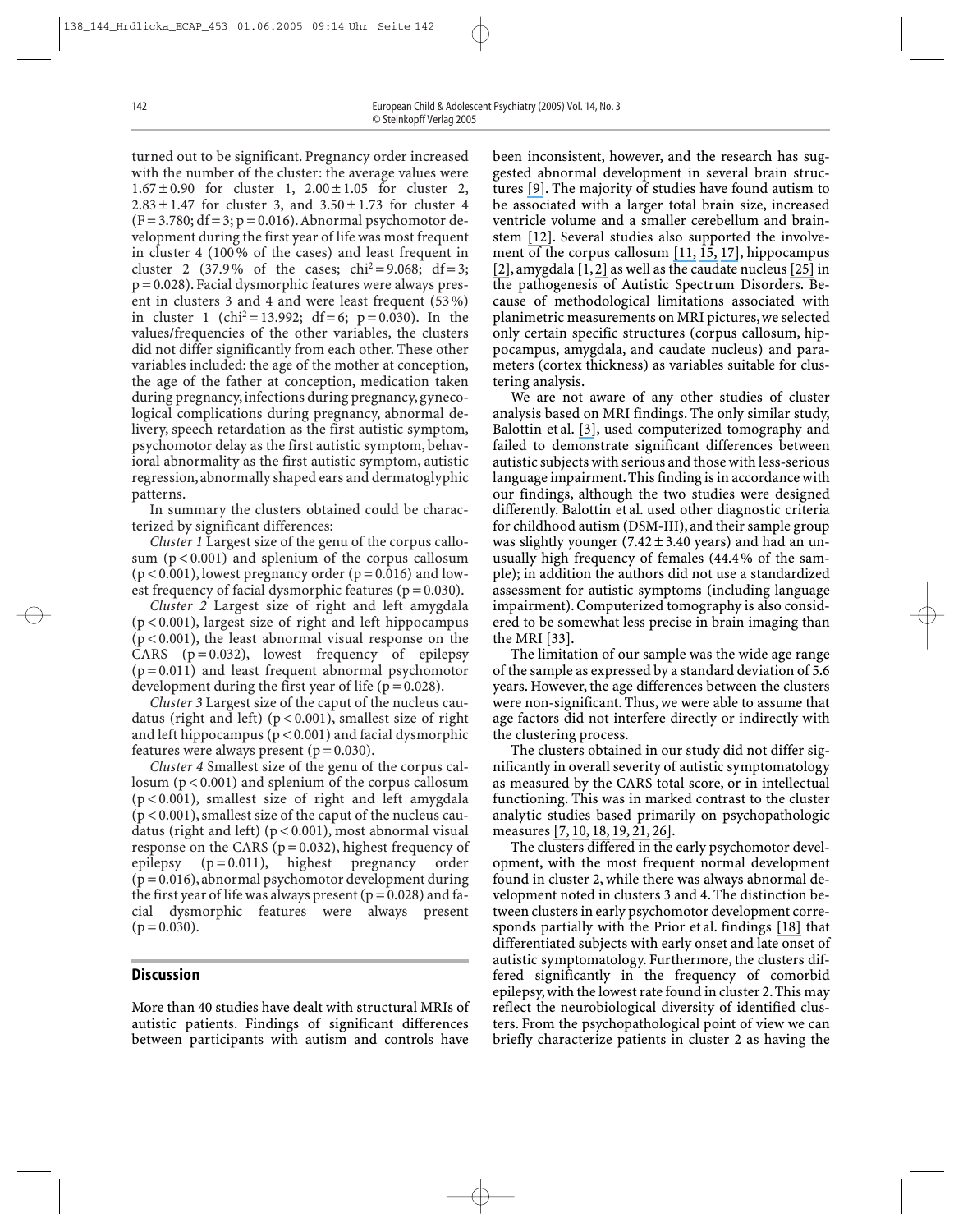most normal visual response to external stimuli according to the CARS (Item  $\overline{7}$ ), whereas the subjects described in cluster 4 were the most impaired. The remaining two clusters could not be separated by means of psychopathological description.

All these findings show that the patients in cluster 2 were the least impaired. This cluster was the cluster with the largest sized amygdala and hippocampus. We can only speculate that the larger amygdala and hippocampus could have been factors associated with the "least impaired" findings for cluster 2, or could possibly be protective factors in Autistic Spectrum Disorder. This hypothesis awaits proof from future longitudinal studies.

The  $7<sup>th</sup>$  item of the CARS ("Visual response") was also found to be a significant factor in other types of neurobiological studies. Elia et al. [\[8\]](https://www.researchgate.net/publication/12592887_Sleep_in_subjects_with_autistic_disorder_A_neurophysiological_and_psychological_study?el=1_x_8&enrichId=rgreq-302ab7671805f9d4384f4473ffe0dbbd-XXX&enrichSource=Y292ZXJQYWdlOzI0MDE3MTgxNjtBUzoxODI2NDA1MTQ3MDc0NTZAMTQyMDU1NjMwMTAxOA==) reported that visual response (and non-verbal communication) on CARS showed a significant correlation with some tonic sleep parameters, such as sleep period time, wakefulness after sleep onset, and total sleep time. The abnormal processing of visual stimuli (especially face-recognition skills) has already been recognized as an important part of the mechanisms involved in the pathobiology of autism [\[24\]](https://www.researchgate.net/publication/12547304_Abnormal_Ventral_Temporal_Cortical_Activity_During_Face_Discrimination_Among_Individuals_With_Autism_and_Asperger_Syndrome?el=1_x_8&enrichId=rgreq-302ab7671805f9d4384f4473ffe0dbbd-XXX&enrichSource=Y292ZXJQYWdlOzI0MDE3MTgxNjtBUzoxODI2NDA1MTQ3MDc0NTZAMTQyMDU1NjMwMTAxOA==).

Although there have only been a few studies that tried to identify psychopathological symptoms correlated with neurobiological variables, the abnormal visual response seems to be an interesting finding identified in these types of studies.Whether such findings imply that the visual response might be an important link between the psychopathology and the neurobiology of autism remains to be demonstrated in future studies.

# Conclusion

Our study was one of the first attempts to subcategorize Autistic Spectrum Disorders using a multidisciplinary approach, as well as the first attempt at subtyping using, primarily, MRI data for cluster analysis. This approach seems to be a promising method for subtyping autism. The only methodological limitations of this study were associated with the planimetric measurements of brain structures, and the wide range of ages of the subjects. Further validation of our findings using volumetric measurements on a larger sample with a more narrowly defined age structure is needed. Longitudinal observation would also be helpful in assessing the prognostic value of the identified clusters.

■ Acknowledgments Supported by grants IGA MZ NF/6299-3, MSMT J13/98 111300004, and FNM 00000064203. We thank Darina Hrdlickova, MD, MSc. for critical reading of the manuscript.

## References

- 1. Abell F, Krams M,Ashburner J, Passingham R, Friston K, Frackowiak R, Happe F, Frith C, Frith U (1999) The neuroanatomy of autism: a voxel-based whole brain analysis of structural scans. NeuroReport 10:1647–1651
- 2. [Aylward EH, Minshew NJ, Goldstein G,](https://www.researchgate.net/publication/12701212_MRI_volumes_of_amygdala_and_hippocampus_in_non-mentally_retarded_autistic_adolescents_and_adults?el=1_x_8&enrichId=rgreq-302ab7671805f9d4384f4473ffe0dbbd-XXX&enrichSource=Y292ZXJQYWdlOzI0MDE3MTgxNjtBUzoxODI2NDA1MTQ3MDc0NTZAMTQyMDU1NjMwMTAxOA==) [Honeycutt NA,Augustine AM,Yates KO,](https://www.researchgate.net/publication/12701212_MRI_volumes_of_amygdala_and_hippocampus_in_non-mentally_retarded_autistic_adolescents_and_adults?el=1_x_8&enrichId=rgreq-302ab7671805f9d4384f4473ffe0dbbd-XXX&enrichSource=Y292ZXJQYWdlOzI0MDE3MTgxNjtBUzoxODI2NDA1MTQ3MDc0NTZAMTQyMDU1NjMwMTAxOA==) [Barta PE, Pearlson GD \(1999\) MRI](https://www.researchgate.net/publication/12701212_MRI_volumes_of_amygdala_and_hippocampus_in_non-mentally_retarded_autistic_adolescents_and_adults?el=1_x_8&enrichId=rgreq-302ab7671805f9d4384f4473ffe0dbbd-XXX&enrichSource=Y292ZXJQYWdlOzI0MDE3MTgxNjtBUzoxODI2NDA1MTQ3MDc0NTZAMTQyMDU1NjMwMTAxOA==) [volumes of amygdala and hippocampus](https://www.researchgate.net/publication/12701212_MRI_volumes_of_amygdala_and_hippocampus_in_non-mentally_retarded_autistic_adolescents_and_adults?el=1_x_8&enrichId=rgreq-302ab7671805f9d4384f4473ffe0dbbd-XXX&enrichSource=Y292ZXJQYWdlOzI0MDE3MTgxNjtBUzoxODI2NDA1MTQ3MDc0NTZAMTQyMDU1NjMwMTAxOA==) [in non-mentally retarded autistic](https://www.researchgate.net/publication/12701212_MRI_volumes_of_amygdala_and_hippocampus_in_non-mentally_retarded_autistic_adolescents_and_adults?el=1_x_8&enrichId=rgreq-302ab7671805f9d4384f4473ffe0dbbd-XXX&enrichSource=Y292ZXJQYWdlOzI0MDE3MTgxNjtBUzoxODI2NDA1MTQ3MDc0NTZAMTQyMDU1NjMwMTAxOA==) [adolescents and adults. Neurology 53:](https://www.researchgate.net/publication/12701212_MRI_volumes_of_amygdala_and_hippocampus_in_non-mentally_retarded_autistic_adolescents_and_adults?el=1_x_8&enrichId=rgreq-302ab7671805f9d4384f4473ffe0dbbd-XXX&enrichSource=Y292ZXJQYWdlOzI0MDE3MTgxNjtBUzoxODI2NDA1MTQ3MDc0NTZAMTQyMDU1NjMwMTAxOA==) [2145–2150](https://www.researchgate.net/publication/12701212_MRI_volumes_of_amygdala_and_hippocampus_in_non-mentally_retarded_autistic_adolescents_and_adults?el=1_x_8&enrichId=rgreq-302ab7671805f9d4384f4473ffe0dbbd-XXX&enrichSource=Y292ZXJQYWdlOzI0MDE3MTgxNjtBUzoxODI2NDA1MTQ3MDc0NTZAMTQyMDU1NjMwMTAxOA==)
- 3. [Ballottin U, Bejor M, Cecchini A,](https://www.researchgate.net/publication/20448528_Infantile_autism_and_computerized_tomography_brain-scan_findings_Specific_versus_nonspecific_abnormalities?el=1_x_8&enrichId=rgreq-302ab7671805f9d4384f4473ffe0dbbd-XXX&enrichSource=Y292ZXJQYWdlOzI0MDE3MTgxNjtBUzoxODI2NDA1MTQ3MDc0NTZAMTQyMDU1NjMwMTAxOA==) [Martelli A, Palazzi S, Lanzi G \(1989\) In](https://www.researchgate.net/publication/20448528_Infantile_autism_and_computerized_tomography_brain-scan_findings_Specific_versus_nonspecific_abnormalities?el=1_x_8&enrichId=rgreq-302ab7671805f9d4384f4473ffe0dbbd-XXX&enrichSource=Y292ZXJQYWdlOzI0MDE3MTgxNjtBUzoxODI2NDA1MTQ3MDc0NTZAMTQyMDU1NjMwMTAxOA==)[fantile autism and computerized to](https://www.researchgate.net/publication/20448528_Infantile_autism_and_computerized_tomography_brain-scan_findings_Specific_versus_nonspecific_abnormalities?el=1_x_8&enrichId=rgreq-302ab7671805f9d4384f4473ffe0dbbd-XXX&enrichSource=Y292ZXJQYWdlOzI0MDE3MTgxNjtBUzoxODI2NDA1MTQ3MDc0NTZAMTQyMDU1NjMwMTAxOA==)[mography brain-scan findings: specific](https://www.researchgate.net/publication/20448528_Infantile_autism_and_computerized_tomography_brain-scan_findings_Specific_versus_nonspecific_abnormalities?el=1_x_8&enrichId=rgreq-302ab7671805f9d4384f4473ffe0dbbd-XXX&enrichSource=Y292ZXJQYWdlOzI0MDE3MTgxNjtBUzoxODI2NDA1MTQ3MDc0NTZAMTQyMDU1NjMwMTAxOA==) [versus nonspecific abnormalities. J](https://www.researchgate.net/publication/20448528_Infantile_autism_and_computerized_tomography_brain-scan_findings_Specific_versus_nonspecific_abnormalities?el=1_x_8&enrichId=rgreq-302ab7671805f9d4384f4473ffe0dbbd-XXX&enrichSource=Y292ZXJQYWdlOzI0MDE3MTgxNjtBUzoxODI2NDA1MTQ3MDc0NTZAMTQyMDU1NjMwMTAxOA==) [Autism Dev Disord 19:109–117](https://www.researchgate.net/publication/20448528_Infantile_autism_and_computerized_tomography_brain-scan_findings_Specific_versus_nonspecific_abnormalities?el=1_x_8&enrichId=rgreq-302ab7671805f9d4384f4473ffe0dbbd-XXX&enrichSource=Y292ZXJQYWdlOzI0MDE3MTgxNjtBUzoxODI2NDA1MTQ3MDc0NTZAMTQyMDU1NjMwMTAxOA==)
- 4. [Beglinger LJ, Smith TH \(2001\) A review](https://www.researchgate.net/publication/11777829_A_Review_of_Subtyping_in_Autism_and_Proposed_Dimensional_Classification_Model?el=1_x_8&enrichId=rgreq-302ab7671805f9d4384f4473ffe0dbbd-XXX&enrichSource=Y292ZXJQYWdlOzI0MDE3MTgxNjtBUzoxODI2NDA1MTQ3MDc0NTZAMTQyMDU1NjMwMTAxOA==) [of subtyping in autism and proposed](https://www.researchgate.net/publication/11777829_A_Review_of_Subtyping_in_Autism_and_Proposed_Dimensional_Classification_Model?el=1_x_8&enrichId=rgreq-302ab7671805f9d4384f4473ffe0dbbd-XXX&enrichSource=Y292ZXJQYWdlOzI0MDE3MTgxNjtBUzoxODI2NDA1MTQ3MDc0NTZAMTQyMDU1NjMwMTAxOA==) [dimensional classification model. J](https://www.researchgate.net/publication/11777829_A_Review_of_Subtyping_in_Autism_and_Proposed_Dimensional_Classification_Model?el=1_x_8&enrichId=rgreq-302ab7671805f9d4384f4473ffe0dbbd-XXX&enrichSource=Y292ZXJQYWdlOzI0MDE3MTgxNjtBUzoxODI2NDA1MTQ3MDc0NTZAMTQyMDU1NjMwMTAxOA==) [Autism Dev Disord 31:411–422](https://www.researchgate.net/publication/11777829_A_Review_of_Subtyping_in_Autism_and_Proposed_Dimensional_Classification_Model?el=1_x_8&enrichId=rgreq-302ab7671805f9d4384f4473ffe0dbbd-XXX&enrichSource=Y292ZXJQYWdlOzI0MDE3MTgxNjtBUzoxODI2NDA1MTQ3MDc0NTZAMTQyMDU1NjMwMTAxOA==)
- 5. [Borden MC, Ollendick TH \(1994\) An](https://www.researchgate.net/publication/15009836_An_examination_of_the_validity_of_social_subtypes_in_Autism?el=1_x_8&enrichId=rgreq-302ab7671805f9d4384f4473ffe0dbbd-XXX&enrichSource=Y292ZXJQYWdlOzI0MDE3MTgxNjtBUzoxODI2NDA1MTQ3MDc0NTZAMTQyMDU1NjMwMTAxOA==) [examination of the validity of social](https://www.researchgate.net/publication/15009836_An_examination_of_the_validity_of_social_subtypes_in_Autism?el=1_x_8&enrichId=rgreq-302ab7671805f9d4384f4473ffe0dbbd-XXX&enrichSource=Y292ZXJQYWdlOzI0MDE3MTgxNjtBUzoxODI2NDA1MTQ3MDc0NTZAMTQyMDU1NjMwMTAxOA==) [subtypes in autism. J Autism Dev Dis](https://www.researchgate.net/publication/15009836_An_examination_of_the_validity_of_social_subtypes_in_Autism?el=1_x_8&enrichId=rgreq-302ab7671805f9d4384f4473ffe0dbbd-XXX&enrichSource=Y292ZXJQYWdlOzI0MDE3MTgxNjtBUzoxODI2NDA1MTQ3MDc0NTZAMTQyMDU1NjMwMTAxOA==)[ord 24:23–38](https://www.researchgate.net/publication/15009836_An_examination_of_the_validity_of_social_subtypes_in_Autism?el=1_x_8&enrichId=rgreq-302ab7671805f9d4384f4473ffe0dbbd-XXX&enrichSource=Y292ZXJQYWdlOzI0MDE3MTgxNjtBUzoxODI2NDA1MTQ3MDc0NTZAMTQyMDU1NjMwMTAxOA==)
- 6. [Castelloe P, Dawson G \(1993\) Subclassi](https://www.researchgate.net/publication/14868345_Subclassification_of_children_with_autism_and_pervasive_developmental_disorder_A_questionnaire_based_on_Wing)[fication of children with autism and](https://www.researchgate.net/publication/14868345_Subclassification_of_children_with_autism_and_pervasive_developmental_disorder_A_questionnaire_based_on_Wing) [pervasive developmental disorder: a](https://www.researchgate.net/publication/14868345_Subclassification_of_children_with_autism_and_pervasive_developmental_disorder_A_questionnaire_based_on_Wing) [questionnaire based on Wing's sub](https://www.researchgate.net/publication/14868345_Subclassification_of_children_with_autism_and_pervasive_developmental_disorder_A_questionnaire_based_on_Wing)[grouping scheme. J Autism Dev Disord](https://www.researchgate.net/publication/14868345_Subclassification_of_children_with_autism_and_pervasive_developmental_disorder_A_questionnaire_based_on_Wing) [23:229–241](https://www.researchgate.net/publication/14868345_Subclassification_of_children_with_autism_and_pervasive_developmental_disorder_A_questionnaire_based_on_Wing)
- 7. [Eaves LC,Ho HH,Eaves DM \(1994\) Sub](https://www.researchgate.net/publication/15009837_Subtypes_of_autism_by_cluster_analysis?el=1_x_8&enrichId=rgreq-302ab7671805f9d4384f4473ffe0dbbd-XXX&enrichSource=Y292ZXJQYWdlOzI0MDE3MTgxNjtBUzoxODI2NDA1MTQ3MDc0NTZAMTQyMDU1NjMwMTAxOA==)[types of autism by cluster analysis. J](https://www.researchgate.net/publication/15009837_Subtypes_of_autism_by_cluster_analysis?el=1_x_8&enrichId=rgreq-302ab7671805f9d4384f4473ffe0dbbd-XXX&enrichSource=Y292ZXJQYWdlOzI0MDE3MTgxNjtBUzoxODI2NDA1MTQ3MDc0NTZAMTQyMDU1NjMwMTAxOA==) [Autism Dev Disord 24:3–22](https://www.researchgate.net/publication/15009837_Subtypes_of_autism_by_cluster_analysis?el=1_x_8&enrichId=rgreq-302ab7671805f9d4384f4473ffe0dbbd-XXX&enrichSource=Y292ZXJQYWdlOzI0MDE3MTgxNjtBUzoxODI2NDA1MTQ3MDc0NTZAMTQyMDU1NjMwMTAxOA==)
- 8. [Elia M, Ferri R, Musumeci SA, Del](https://www.researchgate.net/publication/12592887_Sleep_in_subjects_with_autistic_disorder_A_neurophysiological_and_psychological_study?el=1_x_8&enrichId=rgreq-302ab7671805f9d4384f4473ffe0dbbd-XXX&enrichSource=Y292ZXJQYWdlOzI0MDE3MTgxNjtBUzoxODI2NDA1MTQ3MDc0NTZAMTQyMDU1NjMwMTAxOA==) Gracco S, [Bottitta M, Scuderi G, Miano](https://www.researchgate.net/publication/12592887_Sleep_in_subjects_with_autistic_disorder_A_neurophysiological_and_psychological_study?el=1_x_8&enrichId=rgreq-302ab7671805f9d4384f4473ffe0dbbd-XXX&enrichSource=Y292ZXJQYWdlOzI0MDE3MTgxNjtBUzoxODI2NDA1MTQ3MDc0NTZAMTQyMDU1NjMwMTAxOA==) [G, Panerai S, Bertrand T, Grubar JC](https://www.researchgate.net/publication/12592887_Sleep_in_subjects_with_autistic_disorder_A_neurophysiological_and_psychological_study?el=1_x_8&enrichId=rgreq-302ab7671805f9d4384f4473ffe0dbbd-XXX&enrichSource=Y292ZXJQYWdlOzI0MDE3MTgxNjtBUzoxODI2NDA1MTQ3MDc0NTZAMTQyMDU1NjMwMTAxOA==) [\(2000\) Sleep in subjects with autistic](https://www.researchgate.net/publication/12592887_Sleep_in_subjects_with_autistic_disorder_A_neurophysiological_and_psychological_study?el=1_x_8&enrichId=rgreq-302ab7671805f9d4384f4473ffe0dbbd-XXX&enrichSource=Y292ZXJQYWdlOzI0MDE3MTgxNjtBUzoxODI2NDA1MTQ3MDc0NTZAMTQyMDU1NjMwMTAxOA==) [disorder: a neurophysiological and psy](https://www.researchgate.net/publication/12592887_Sleep_in_subjects_with_autistic_disorder_A_neurophysiological_and_psychological_study?el=1_x_8&enrichId=rgreq-302ab7671805f9d4384f4473ffe0dbbd-XXX&enrichSource=Y292ZXJQYWdlOzI0MDE3MTgxNjtBUzoxODI2NDA1MTQ3MDc0NTZAMTQyMDU1NjMwMTAxOA==)[chological study. Brain Dev 22:88–92](https://www.researchgate.net/publication/12592887_Sleep_in_subjects_with_autistic_disorder_A_neurophysiological_and_psychological_study?el=1_x_8&enrichId=rgreq-302ab7671805f9d4384f4473ffe0dbbd-XXX&enrichSource=Y292ZXJQYWdlOzI0MDE3MTgxNjtBUzoxODI2NDA1MTQ3MDc0NTZAMTQyMDU1NjMwMTAxOA==)
- 9. [Eliez S, Reiss AL \(2000\) Annotation:](https://www.researchgate.net/publication/12284141_Annotation_MRI_Neuroimaging_of_Childhood_Psychiatric_Disorders_A_Selective_Review?el=1_x_8&enrichId=rgreq-302ab7671805f9d4384f4473ffe0dbbd-XXX&enrichSource=Y292ZXJQYWdlOzI0MDE3MTgxNjtBUzoxODI2NDA1MTQ3MDc0NTZAMTQyMDU1NjMwMTAxOA==) [MRI neuroimaging of childhood psy](https://www.researchgate.net/publication/12284141_Annotation_MRI_Neuroimaging_of_Childhood_Psychiatric_Disorders_A_Selective_Review?el=1_x_8&enrichId=rgreq-302ab7671805f9d4384f4473ffe0dbbd-XXX&enrichSource=Y292ZXJQYWdlOzI0MDE3MTgxNjtBUzoxODI2NDA1MTQ3MDc0NTZAMTQyMDU1NjMwMTAxOA==)[chiatric disorders: a selective review. J](https://www.researchgate.net/publication/12284141_Annotation_MRI_Neuroimaging_of_Childhood_Psychiatric_Disorders_A_Selective_Review?el=1_x_8&enrichId=rgreq-302ab7671805f9d4384f4473ffe0dbbd-XXX&enrichSource=Y292ZXJQYWdlOzI0MDE3MTgxNjtBUzoxODI2NDA1MTQ3MDc0NTZAMTQyMDU1NjMwMTAxOA==) [Child Psychol Psychiatry 41:679–694](https://www.researchgate.net/publication/12284141_Annotation_MRI_Neuroimaging_of_Childhood_Psychiatric_Disorders_A_Selective_Review?el=1_x_8&enrichId=rgreq-302ab7671805f9d4384f4473ffe0dbbd-XXX&enrichSource=Y292ZXJQYWdlOzI0MDE3MTgxNjtBUzoxODI2NDA1MTQ3MDc0NTZAMTQyMDU1NjMwMTAxOA==)
- 10. [Hameury L, Roux S, Bartelemy C,](https://www.researchgate.net/publication/15403457_Quantified_multidimensional_assessment_of_autism_and_other_pervasive_developmental_disorders_Application_for_bioclinical_research?el=1_x_8&enrichId=rgreq-302ab7671805f9d4384f4473ffe0dbbd-XXX&enrichSource=Y292ZXJQYWdlOzI0MDE3MTgxNjtBUzoxODI2NDA1MTQ3MDc0NTZAMTQyMDU1NjMwMTAxOA==) [Adrien JL,Desombre H,Sauvage D,Gar](https://www.researchgate.net/publication/15403457_Quantified_multidimensional_assessment_of_autism_and_other_pervasive_developmental_disorders_Application_for_bioclinical_research?el=1_x_8&enrichId=rgreq-302ab7671805f9d4384f4473ffe0dbbd-XXX&enrichSource=Y292ZXJQYWdlOzI0MDE3MTgxNjtBUzoxODI2NDA1MTQ3MDc0NTZAMTQyMDU1NjMwMTAxOA==)reau [B,Lelord G \(1995\) Quantified mul](https://www.researchgate.net/publication/15403457_Quantified_multidimensional_assessment_of_autism_and_other_pervasive_developmental_disorders_Application_for_bioclinical_research?el=1_x_8&enrichId=rgreq-302ab7671805f9d4384f4473ffe0dbbd-XXX&enrichSource=Y292ZXJQYWdlOzI0MDE3MTgxNjtBUzoxODI2NDA1MTQ3MDc0NTZAMTQyMDU1NjMwMTAxOA==)[tidimensional assessment of autism](https://www.researchgate.net/publication/15403457_Quantified_multidimensional_assessment_of_autism_and_other_pervasive_developmental_disorders_Application_for_bioclinical_research?el=1_x_8&enrichId=rgreq-302ab7671805f9d4384f4473ffe0dbbd-XXX&enrichSource=Y292ZXJQYWdlOzI0MDE3MTgxNjtBUzoxODI2NDA1MTQ3MDc0NTZAMTQyMDU1NjMwMTAxOA==) [and other pervasive developmental dis](https://www.researchgate.net/publication/15403457_Quantified_multidimensional_assessment_of_autism_and_other_pervasive_developmental_disorders_Application_for_bioclinical_research?el=1_x_8&enrichId=rgreq-302ab7671805f9d4384f4473ffe0dbbd-XXX&enrichSource=Y292ZXJQYWdlOzI0MDE3MTgxNjtBUzoxODI2NDA1MTQ3MDc0NTZAMTQyMDU1NjMwMTAxOA==)[orders. Application for bioclinical re](https://www.researchgate.net/publication/15403457_Quantified_multidimensional_assessment_of_autism_and_other_pervasive_developmental_disorders_Application_for_bioclinical_research?el=1_x_8&enrichId=rgreq-302ab7671805f9d4384f4473ffe0dbbd-XXX&enrichSource=Y292ZXJQYWdlOzI0MDE3MTgxNjtBUzoxODI2NDA1MTQ3MDc0NTZAMTQyMDU1NjMwMTAxOA==)[search. Eur Child Adolesc Psychiatry](https://www.researchgate.net/publication/15403457_Quantified_multidimensional_assessment_of_autism_and_other_pervasive_developmental_disorders_Application_for_bioclinical_research?el=1_x_8&enrichId=rgreq-302ab7671805f9d4384f4473ffe0dbbd-XXX&enrichSource=Y292ZXJQYWdlOzI0MDE3MTgxNjtBUzoxODI2NDA1MTQ3MDc0NTZAMTQyMDU1NjMwMTAxOA==) [4:123–135](https://www.researchgate.net/publication/15403457_Quantified_multidimensional_assessment_of_autism_and_other_pervasive_developmental_disorders_Application_for_bioclinical_research?el=1_x_8&enrichId=rgreq-302ab7671805f9d4384f4473ffe0dbbd-XXX&enrichSource=Y292ZXJQYWdlOzI0MDE3MTgxNjtBUzoxODI2NDA1MTQ3MDc0NTZAMTQyMDU1NjMwMTAxOA==)
- 11. [Hardan AY, Minshew NJ, Keshavan MS](https://www.researchgate.net/publication/12266188_Corpus_callosum_size_in_autism?el=1_x_8&enrichId=rgreq-302ab7671805f9d4384f4473ffe0dbbd-XXX&enrichSource=Y292ZXJQYWdlOzI0MDE3MTgxNjtBUzoxODI2NDA1MTQ3MDc0NTZAMTQyMDU1NjMwMTAxOA==) [\(2000\) Corpus callosum size in autism.](https://www.researchgate.net/publication/12266188_Corpus_callosum_size_in_autism?el=1_x_8&enrichId=rgreq-302ab7671805f9d4384f4473ffe0dbbd-XXX&enrichSource=Y292ZXJQYWdlOzI0MDE3MTgxNjtBUzoxODI2NDA1MTQ3MDc0NTZAMTQyMDU1NjMwMTAxOA==) [Neurology 55:1033–1036](https://www.researchgate.net/publication/12266188_Corpus_callosum_size_in_autism?el=1_x_8&enrichId=rgreq-302ab7671805f9d4384f4473ffe0dbbd-XXX&enrichSource=Y292ZXJQYWdlOzI0MDE3MTgxNjtBUzoxODI2NDA1MTQ3MDc0NTZAMTQyMDU1NjMwMTAxOA==)
- 12. [Hendren RL, DeBacker I, Pandina GJ](https://www.researchgate.net/publication/12427393_Review_of_Neuroimaging_Studies_of_Child_and_Adolescent_Psychiatric_Disorders_From_the_Past_10_Years?el=1_x_8&enrichId=rgreq-302ab7671805f9d4384f4473ffe0dbbd-XXX&enrichSource=Y292ZXJQYWdlOzI0MDE3MTgxNjtBUzoxODI2NDA1MTQ3MDc0NTZAMTQyMDU1NjMwMTAxOA==) [\(2000\) Review of neuroimaging studies](https://www.researchgate.net/publication/12427393_Review_of_Neuroimaging_Studies_of_Child_and_Adolescent_Psychiatric_Disorders_From_the_Past_10_Years?el=1_x_8&enrichId=rgreq-302ab7671805f9d4384f4473ffe0dbbd-XXX&enrichSource=Y292ZXJQYWdlOzI0MDE3MTgxNjtBUzoxODI2NDA1MTQ3MDc0NTZAMTQyMDU1NjMwMTAxOA==) [of child and adolescent psychiatric](https://www.researchgate.net/publication/12427393_Review_of_Neuroimaging_Studies_of_Child_and_Adolescent_Psychiatric_Disorders_From_the_Past_10_Years?el=1_x_8&enrichId=rgreq-302ab7671805f9d4384f4473ffe0dbbd-XXX&enrichSource=Y292ZXJQYWdlOzI0MDE3MTgxNjtBUzoxODI2NDA1MTQ3MDc0NTZAMTQyMDU1NjMwMTAxOA==) [disorders from the past 10 years. J Am](https://www.researchgate.net/publication/12427393_Review_of_Neuroimaging_Studies_of_Child_and_Adolescent_Psychiatric_Disorders_From_the_Past_10_Years?el=1_x_8&enrichId=rgreq-302ab7671805f9d4384f4473ffe0dbbd-XXX&enrichSource=Y292ZXJQYWdlOzI0MDE3MTgxNjtBUzoxODI2NDA1MTQ3MDc0NTZAMTQyMDU1NjMwMTAxOA==) [Acad Child Adolesc Psychiatry 39:](https://www.researchgate.net/publication/12427393_Review_of_Neuroimaging_Studies_of_Child_and_Adolescent_Psychiatric_Disorders_From_the_Past_10_Years?el=1_x_8&enrichId=rgreq-302ab7671805f9d4384f4473ffe0dbbd-XXX&enrichSource=Y292ZXJQYWdlOzI0MDE3MTgxNjtBUzoxODI2NDA1MTQ3MDc0NTZAMTQyMDU1NjMwMTAxOA==) [815–828](https://www.researchgate.net/publication/12427393_Review_of_Neuroimaging_Studies_of_Child_and_Adolescent_Psychiatric_Disorders_From_the_Past_10_Years?el=1_x_8&enrichId=rgreq-302ab7671805f9d4384f4473ffe0dbbd-XXX&enrichSource=Y292ZXJQYWdlOzI0MDE3MTgxNjtBUzoxODI2NDA1MTQ3MDc0NTZAMTQyMDU1NjMwMTAxOA==)
- 13. [Lord C, Rutter M, LeCouteur A \(1994\)](https://www.researchgate.net/publication/15385521_Autism_Diagnostic_Interview-Revised_-_A_Revised_Version_of_a_Diagnostic_Interview_for_Caregivers_of_Individuals_with_Possible_Pervasive_Developmental_Disorders?el=1_x_8&enrichId=rgreq-302ab7671805f9d4384f4473ffe0dbbd-XXX&enrichSource=Y292ZXJQYWdlOzI0MDE3MTgxNjtBUzoxODI2NDA1MTQ3MDc0NTZAMTQyMDU1NjMwMTAxOA==) [Autism diagnostic interview – revised:](https://www.researchgate.net/publication/15385521_Autism_Diagnostic_Interview-Revised_-_A_Revised_Version_of_a_Diagnostic_Interview_for_Caregivers_of_Individuals_with_Possible_Pervasive_Developmental_Disorders?el=1_x_8&enrichId=rgreq-302ab7671805f9d4384f4473ffe0dbbd-XXX&enrichSource=Y292ZXJQYWdlOzI0MDE3MTgxNjtBUzoxODI2NDA1MTQ3MDc0NTZAMTQyMDU1NjMwMTAxOA==) [a revised version of a diagnostic inter](https://www.researchgate.net/publication/15385521_Autism_Diagnostic_Interview-Revised_-_A_Revised_Version_of_a_Diagnostic_Interview_for_Caregivers_of_Individuals_with_Possible_Pervasive_Developmental_Disorders?el=1_x_8&enrichId=rgreq-302ab7671805f9d4384f4473ffe0dbbd-XXX&enrichSource=Y292ZXJQYWdlOzI0MDE3MTgxNjtBUzoxODI2NDA1MTQ3MDc0NTZAMTQyMDU1NjMwMTAxOA==)[view for caregivers of individuals with](https://www.researchgate.net/publication/15385521_Autism_Diagnostic_Interview-Revised_-_A_Revised_Version_of_a_Diagnostic_Interview_for_Caregivers_of_Individuals_with_Possible_Pervasive_Developmental_Disorders?el=1_x_8&enrichId=rgreq-302ab7671805f9d4384f4473ffe0dbbd-XXX&enrichSource=Y292ZXJQYWdlOzI0MDE3MTgxNjtBUzoxODI2NDA1MTQ3MDc0NTZAMTQyMDU1NjMwMTAxOA==) [possible pervasive developmental dis](https://www.researchgate.net/publication/15385521_Autism_Diagnostic_Interview-Revised_-_A_Revised_Version_of_a_Diagnostic_Interview_for_Caregivers_of_Individuals_with_Possible_Pervasive_Developmental_Disorders?el=1_x_8&enrichId=rgreq-302ab7671805f9d4384f4473ffe0dbbd-XXX&enrichSource=Y292ZXJQYWdlOzI0MDE3MTgxNjtBUzoxODI2NDA1MTQ3MDc0NTZAMTQyMDU1NjMwMTAxOA==)[orders. J Autism Dev Disord 24:659–685](https://www.researchgate.net/publication/15385521_Autism_Diagnostic_Interview-Revised_-_A_Revised_Version_of_a_Diagnostic_Interview_for_Caregivers_of_Individuals_with_Possible_Pervasive_Developmental_Disorders?el=1_x_8&enrichId=rgreq-302ab7671805f9d4384f4473ffe0dbbd-XXX&enrichSource=Y292ZXJQYWdlOzI0MDE3MTgxNjtBUzoxODI2NDA1MTQ3MDc0NTZAMTQyMDU1NjMwMTAxOA==)
- 14. [Malvy J, Barthelemy C, Damie D, Lenoir](https://www.researchgate.net/publication/8600444_Behaviour_profiles_in_a_population_of_infants_later_diagnosed_as_having_autistic_disorder?el=1_x_8&enrichId=rgreq-302ab7671805f9d4384f4473ffe0dbbd-XXX&enrichSource=Y292ZXJQYWdlOzI0MDE3MTgxNjtBUzoxODI2NDA1MTQ3MDc0NTZAMTQyMDU1NjMwMTAxOA==) P, [Bodier C, Roux S \(2004\) Behaviour](https://www.researchgate.net/publication/8600444_Behaviour_profiles_in_a_population_of_infants_later_diagnosed_as_having_autistic_disorder?el=1_x_8&enrichId=rgreq-302ab7671805f9d4384f4473ffe0dbbd-XXX&enrichSource=Y292ZXJQYWdlOzI0MDE3MTgxNjtBUzoxODI2NDA1MTQ3MDc0NTZAMTQyMDU1NjMwMTAxOA==) [profiles in a population of infants later](https://www.researchgate.net/publication/8600444_Behaviour_profiles_in_a_population_of_infants_later_diagnosed_as_having_autistic_disorder?el=1_x_8&enrichId=rgreq-302ab7671805f9d4384f4473ffe0dbbd-XXX&enrichSource=Y292ZXJQYWdlOzI0MDE3MTgxNjtBUzoxODI2NDA1MTQ3MDc0NTZAMTQyMDU1NjMwMTAxOA==) [diagnosed as having autistic disorder.](https://www.researchgate.net/publication/8600444_Behaviour_profiles_in_a_population_of_infants_later_diagnosed_as_having_autistic_disorder?el=1_x_8&enrichId=rgreq-302ab7671805f9d4384f4473ffe0dbbd-XXX&enrichSource=Y292ZXJQYWdlOzI0MDE3MTgxNjtBUzoxODI2NDA1MTQ3MDc0NTZAMTQyMDU1NjMwMTAxOA==) [Eur Child Adolesc Psychiatry 13:](https://www.researchgate.net/publication/8600444_Behaviour_profiles_in_a_population_of_infants_later_diagnosed_as_having_autistic_disorder?el=1_x_8&enrichId=rgreq-302ab7671805f9d4384f4473ffe0dbbd-XXX&enrichSource=Y292ZXJQYWdlOzI0MDE3MTgxNjtBUzoxODI2NDA1MTQ3MDc0NTZAMTQyMDU1NjMwMTAxOA==) [115–122](https://www.researchgate.net/publication/8600444_Behaviour_profiles_in_a_population_of_infants_later_diagnosed_as_having_autistic_disorder?el=1_x_8&enrichId=rgreq-302ab7671805f9d4384f4473ffe0dbbd-XXX&enrichSource=Y292ZXJQYWdlOzI0MDE3MTgxNjtBUzoxODI2NDA1MTQ3MDc0NTZAMTQyMDU1NjMwMTAxOA==)
- 15. [Manes F, Piven J,Vrancic D, Nanclares V,](https://www.researchgate.net/publication/12730000_An_MRI_Study_of_the_Corpus_Callosum_and_Cerebellum_in_Mentally_Retarded_Autistic_Individuals?el=1_x_8&enrichId=rgreq-302ab7671805f9d4384f4473ffe0dbbd-XXX&enrichSource=Y292ZXJQYWdlOzI0MDE3MTgxNjtBUzoxODI2NDA1MTQ3MDc0NTZAMTQyMDU1NjMwMTAxOA==) [Plebst C, Starkstein SE \(1999\) An MRI](https://www.researchgate.net/publication/12730000_An_MRI_Study_of_the_Corpus_Callosum_and_Cerebellum_in_Mentally_Retarded_Autistic_Individuals?el=1_x_8&enrichId=rgreq-302ab7671805f9d4384f4473ffe0dbbd-XXX&enrichSource=Y292ZXJQYWdlOzI0MDE3MTgxNjtBUzoxODI2NDA1MTQ3MDc0NTZAMTQyMDU1NjMwMTAxOA==) [study of the corpus callosum and cere](https://www.researchgate.net/publication/12730000_An_MRI_Study_of_the_Corpus_Callosum_and_Cerebellum_in_Mentally_Retarded_Autistic_Individuals?el=1_x_8&enrichId=rgreq-302ab7671805f9d4384f4473ffe0dbbd-XXX&enrichSource=Y292ZXJQYWdlOzI0MDE3MTgxNjtBUzoxODI2NDA1MTQ3MDc0NTZAMTQyMDU1NjMwMTAxOA==)[bellum in mentally retarded autistic in](https://www.researchgate.net/publication/12730000_An_MRI_Study_of_the_Corpus_Callosum_and_Cerebellum_in_Mentally_Retarded_Autistic_Individuals?el=1_x_8&enrichId=rgreq-302ab7671805f9d4384f4473ffe0dbbd-XXX&enrichSource=Y292ZXJQYWdlOzI0MDE3MTgxNjtBUzoxODI2NDA1MTQ3MDc0NTZAMTQyMDU1NjMwMTAxOA==)[dividuals. J Neuropsychiatry Clin Neu](https://www.researchgate.net/publication/12730000_An_MRI_Study_of_the_Corpus_Callosum_and_Cerebellum_in_Mentally_Retarded_Autistic_Individuals?el=1_x_8&enrichId=rgreq-302ab7671805f9d4384f4473ffe0dbbd-XXX&enrichSource=Y292ZXJQYWdlOzI0MDE3MTgxNjtBUzoxODI2NDA1MTQ3MDc0NTZAMTQyMDU1NjMwMTAxOA==)[rosci 11:470–474](https://www.researchgate.net/publication/12730000_An_MRI_Study_of_the_Corpus_Callosum_and_Cerebellum_in_Mentally_Retarded_Autistic_Individuals?el=1_x_8&enrichId=rgreq-302ab7671805f9d4384f4473ffe0dbbd-XXX&enrichSource=Y292ZXJQYWdlOzI0MDE3MTgxNjtBUzoxODI2NDA1MTQ3MDc0NTZAMTQyMDU1NjMwMTAxOA==)
- 16. O'Brien SK (1996) The validity and reliability of the Wings subgroups questionnaire. J Autism Dev Disord 26: 321–335